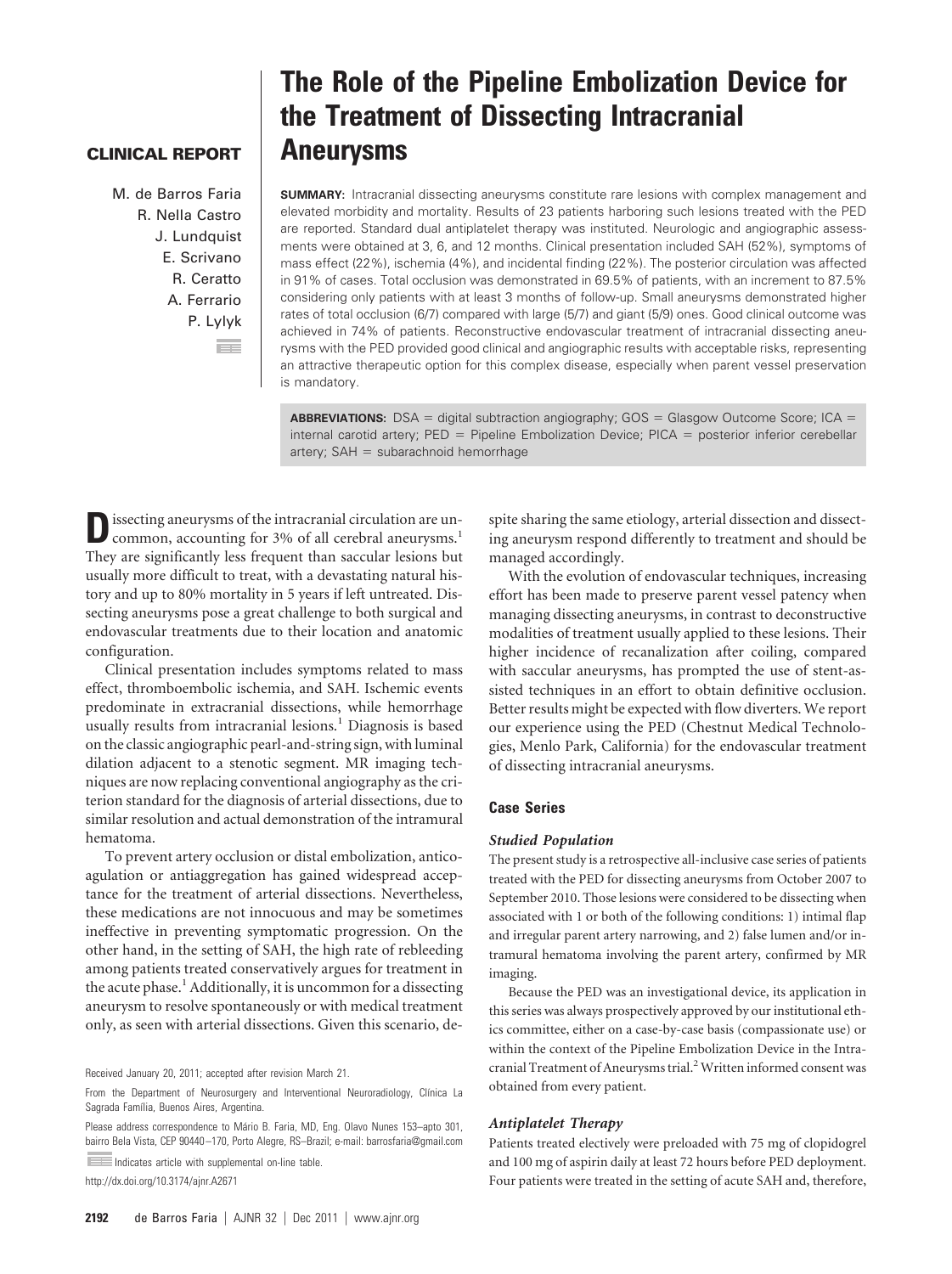received a 300-mg loading dose of clopidogrel pretreatment. Dual antiplatelet medication was maintained in all patients for at least 6 months after the procedure, followed by continuous single therapy with aspirin lifelong. Intravenous heparin was administered during surgery to maintain an activated clotting time between 250 and 300 seconds. Heparinization was not reversed at the end of the procedure.

## *PED*

The PED is a flexible microcatheter-delivered self-expanding endovascular stent-like construct engineered specifically for the treatment of cerebral aneurysms. It consists of a braided mesh cylinder composed of 48 individual platinum and cobalt chromium microfilaments. The stent is mounted in a recess on a flexible delivery wire and is front-loaded via an introducer and delivered through a standard 0.027-inch-internal-diameter microcatheter.<sup>3</sup>

## *Procedure*

Treatments were performed with the patient under general anesthesia, via a transfemoral arterial approach. Simultaneous aneurysm coil embolization, usually reserved for previously ruptured lesions, was performed before deployment of the PED only in the absence of intraaneurysm thrombus. Partially thrombosed lesions were coiled through a jailed microcatheter after delivery of the PED across the aneurysm neck. This jailing technique allowed for easy microcatheter removal through gentle retraction, with no construct disruption.

All PEDs were deployed following a standard procedure.<sup>3</sup> First, the microcatheter was manipulated under high-magnification fluoroscopic roadmap control across the aneurysm neck. The PED, mounted on a delivery wire and constrained within a sheath, was then inserted into the rotating hemostatic valve and introduced into the hub of the microcatheter. By pushing the delivery wire, we advanced the PED through the microcatheter into position for deployment. Through a combination of forward pressure on the delivery wire and retraction on the microcatheter, the device was deployed, expanding to release from the delivery microwire. When constrained within a microcatheter, the PED is elongated 2.5 times its maximally expanded deployed configuration. This foreshortening must be taken into account during positioning and deployment of the construct.

#### *Procedural Assessment and Follow-Up*

Technical success was defined as PED deployment with complete coverage of the aneurysm neck, preserved patency of the parent artery, and no clinically evident adverse event. Clinical evaluation was always performed at discharge; concurrent clinical and angiographic followups were usually performed at 3, 6, and 12 months after treatment. An independent neurologist was responsible for neurologic assessment. Angiographic follow-up included the standard projections as well as the working angle for PED deployment. The primary angiographic end point was complete aneurysm occlusion. Any residual filling of the lesion was interpreted as incomplete occlusion.

#### **Results**

Patient characteristics are summarized in the On-line Table, including clinical presentation, aneurysm size and location, the number of devices implanted during treatment, the length of follow-up, best angiographic result, and GOS score.

Over a 36-month study period, 23 patients (12 female) har-

boring 23 dissecting aneurysms were treated with the PED. Age ranged from 5 to 79 years (average, 50 years). The most common clinical presentation was SAH (52%), but only 4 of those patients were treated in the acute setting of hemorrhage. Five aneurysms were found incidentally (22%), another 5 presented with symptoms of mass effect (22%), and 1, of cerebellar ischemia (4%).

Most of those dissecting dilations compromised the intradural segment of the vertebral artery (39%), followed by the basilar trunk (26%), vertebrobasilar junction (13%), basilar tip/P1 segment (9%), and PICA (4%, Fig 1). Only 2 lesions were found in the anterior circulation, 1 in the supraclinoid ICA and the other 1 in proximal middle cerebral artery. Seven aneurysms were classified as small  $(<$  10 mm); 7 as large (10 to 25 mm), and 9 as giant ( $>$ 25 mm). Partially thrombosed lesions represented 26% of this series (1 large and 5 giant).

Mean follow-up time was 6 months (1–18 months). Total angiographic occlusion was observed in 16 patients (69.5%). However, when considering only patients with at least 3 months of follow-up, this percentage increased to 87.5% (14 of 16 patients). Small aneurysms demonstrated higher indices of total occlusion (85.7%) compared with large (71.5%) and giant (55.5%) ones. Once total angiographic occlusion had been achieved, no sign of recanalization was observed. Side branches and perforators covered during treatment remained patent at follow-up.

A total of 51 devices were used to treat 23 dissecting aneurysms, and 46 of these were successfully deployed on the first attempt (90% of technical success). One device fell into the aneurysm sac, 2 slipped proximally during deployment, and 2 presented exaggerated shortening while compacting, missing total neck coverage, which required deployment of an additional PED. Multiple implants were intentionally used in large and giant fusiform lesions that had bled before, with the expectation of enhancing the flow-diverting effect and eventually accelerating the healing process. Simultaneous coiling was performed in 9 patients, most in previously ruptured large  $(n = 3)$  and giant  $(n = 4)$  lesions. Incidental aneurysms were all treated with PED alone. Three patients had been previously treated with other stents and coils. Two small basilar aneurysms managed with Neuroform microstents (Boston Scientific, Natick, Massachusetts) were totally occluded after PED deployment; 1 giant vertebral lesion, which had previously received 1 LEO stent (Balt Extrusion, Montmorency, France), remained open 18 months after PED deployment. Asymptomatic intrastent stenosis was observed in 2 patients, both previously treated with 1 single PED. One showed complete resolution in 12 months, and the other remained stable, not requiring therapy (Fig 2).

Good clinical outcome (GOS scores of 4 and 5) was achieved in 74% of patients. One presented with a retroperitoneal hematoma, and 1 experienced a thromboembolic complication (ipsilateral cerebellar stroke after stent placement and coiling of a giant partially thrombosed vertebral dissecting aneurysm), both with complete recovery. Residual deficits were related to neurologic conditions preceding treatment. Two patients died from late complications of SAH. There was no sign of aneurysm rupture following treatment with PED in this series.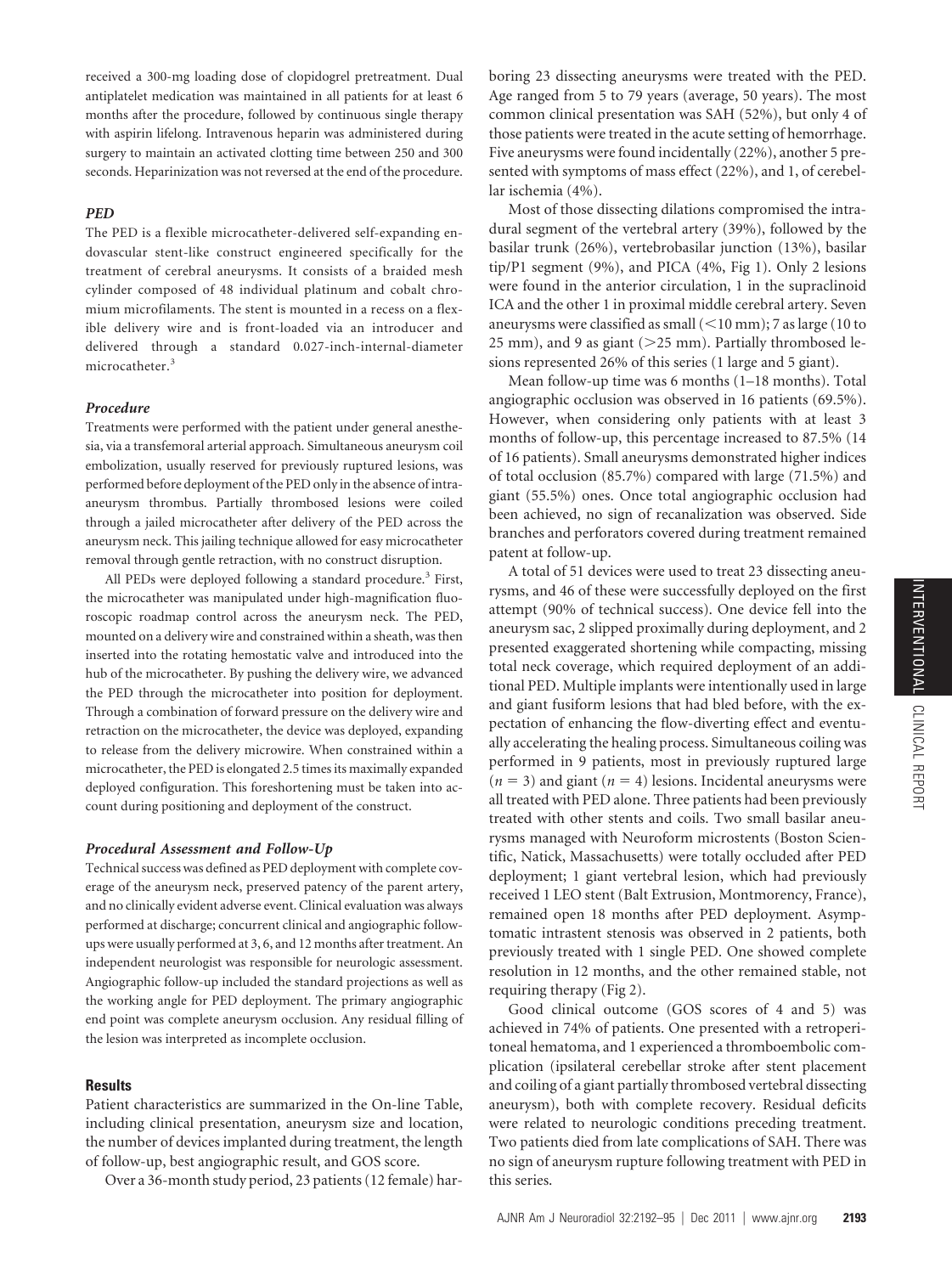

Fig 1. This 33-year-old man (patient 16) presented with headache 2 days following an episode of mild head trauma. A, Brain CT demonstrates a small hematoma adjacent to the brain stem. Both CTA and MR angiography were negative for vascular abnormalities. *B*, Cerebral DSA shows an atypical fusiform dilation of the proximal segment of the PICA, associated with a blister-like aneurysm intimately related to the previous hemorrhage site. *C* and *D*, This lesion, probably dissecting in origin, is also demonstrated by tridimensional virtual EndoView (*C*) and was treated 1 week after ictus with a single PED (*D*). *EH*, Immediate control 3D DSA confirms adequate endoluminal reconstruction of the PICA (*E*), which remains stable 9 months after treatment ( $F-H$ ).



Fig 2. A-C, A 72-year-old man (patient 5) harboring this large incidental dissecting aneurysm of the proximal basilar trunk is treated with a single PED, with favorable outcome. Six-month control angiogram shows adequate parent vessel reconstruction, despite the persistence of a proximal stenotic segment and signs of mild intrastent hyperplasia. The patient remains asymptomatic, not requiring further treatment.  $D-F$ , After 18 months of follow-up, the angiographic findings remain unchanged, with stable aneurysm occlusion.

# **Discussion**

When facing an intracranial dissecting aneurysm, the physician must consider some key features that differentiate this lesion from both saccular aneurysms and nonaneurysm arterial dissections. First, the favorable outcome of arterial dissections with medical therapy alone is not observed in dissecting